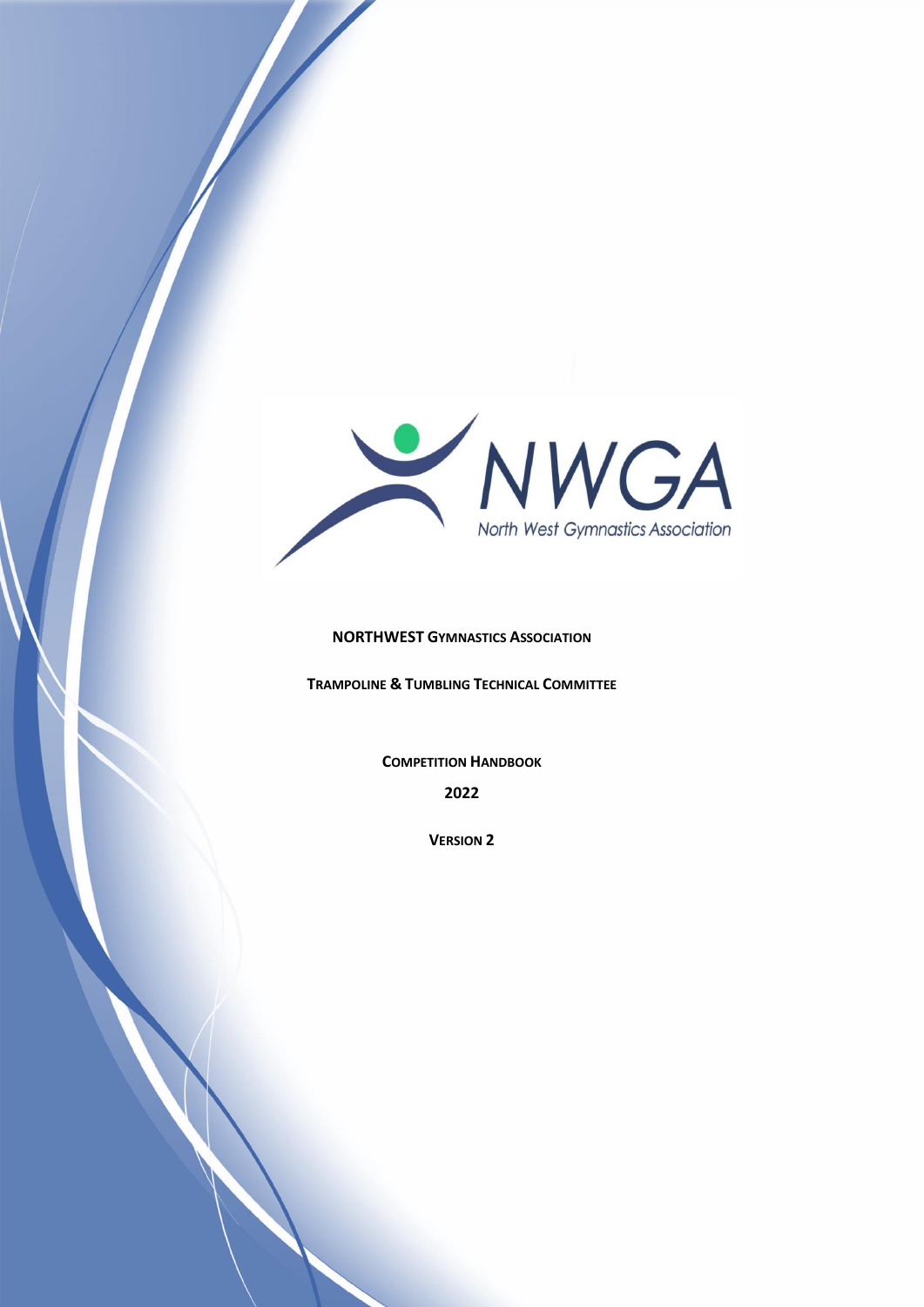## **Contents**

| Disability Double Mini Trampoline: https://www.british-gymnastics.org/technical-        |  |
|-----------------------------------------------------------------------------------------|--|
| information/competition-handbooks/trampoline/12062-dis-dmt-technical-requirements-2022- |  |
|                                                                                         |  |
|                                                                                         |  |
|                                                                                         |  |
|                                                                                         |  |
|                                                                                         |  |
|                                                                                         |  |
|                                                                                         |  |
|                                                                                         |  |
|                                                                                         |  |
|                                                                                         |  |
|                                                                                         |  |
|                                                                                         |  |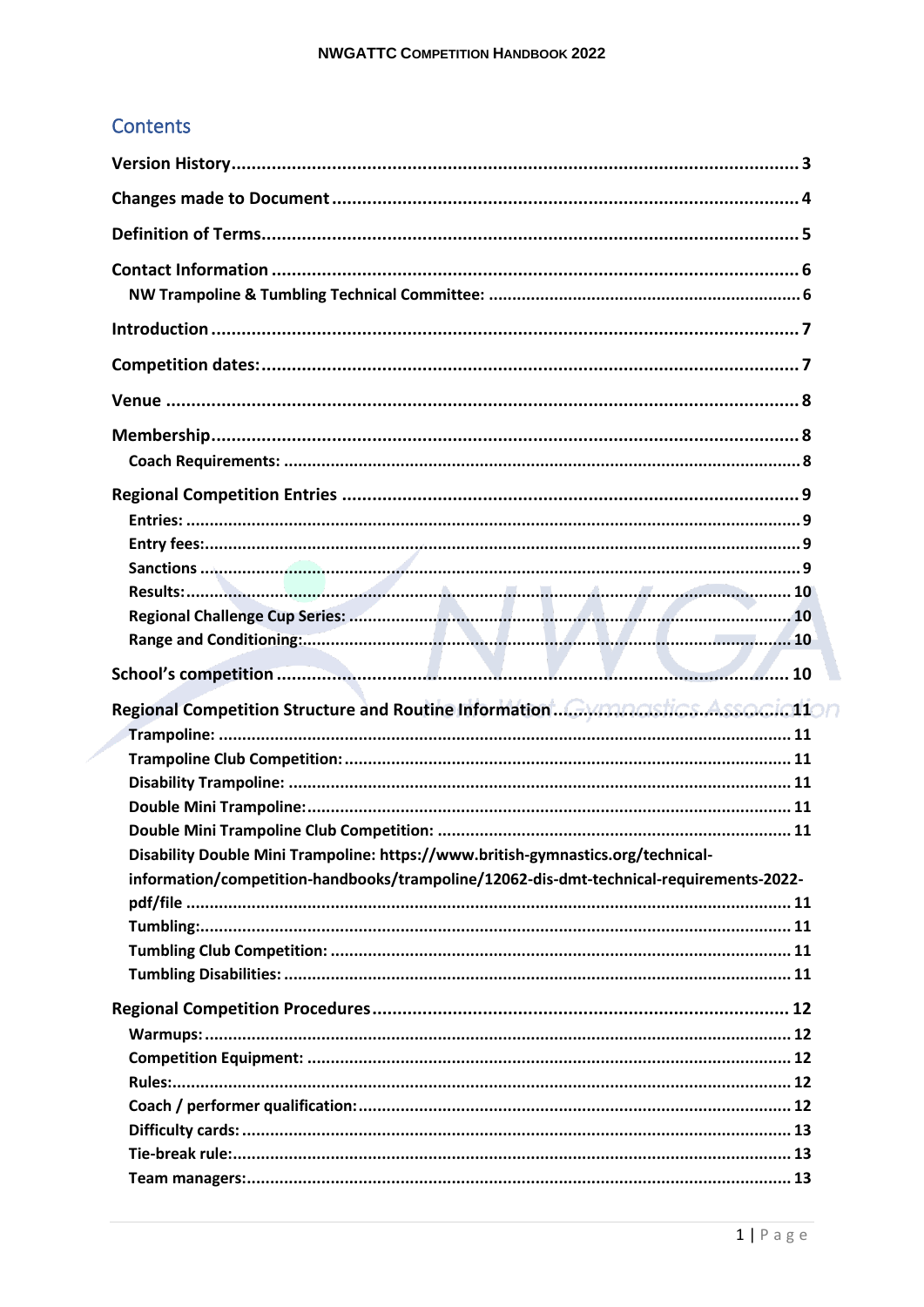| Application to Represent the Region as an Official at the Team Regional Finals 17 |  |
|-----------------------------------------------------------------------------------|--|
|                                                                                   |  |
|                                                                                   |  |

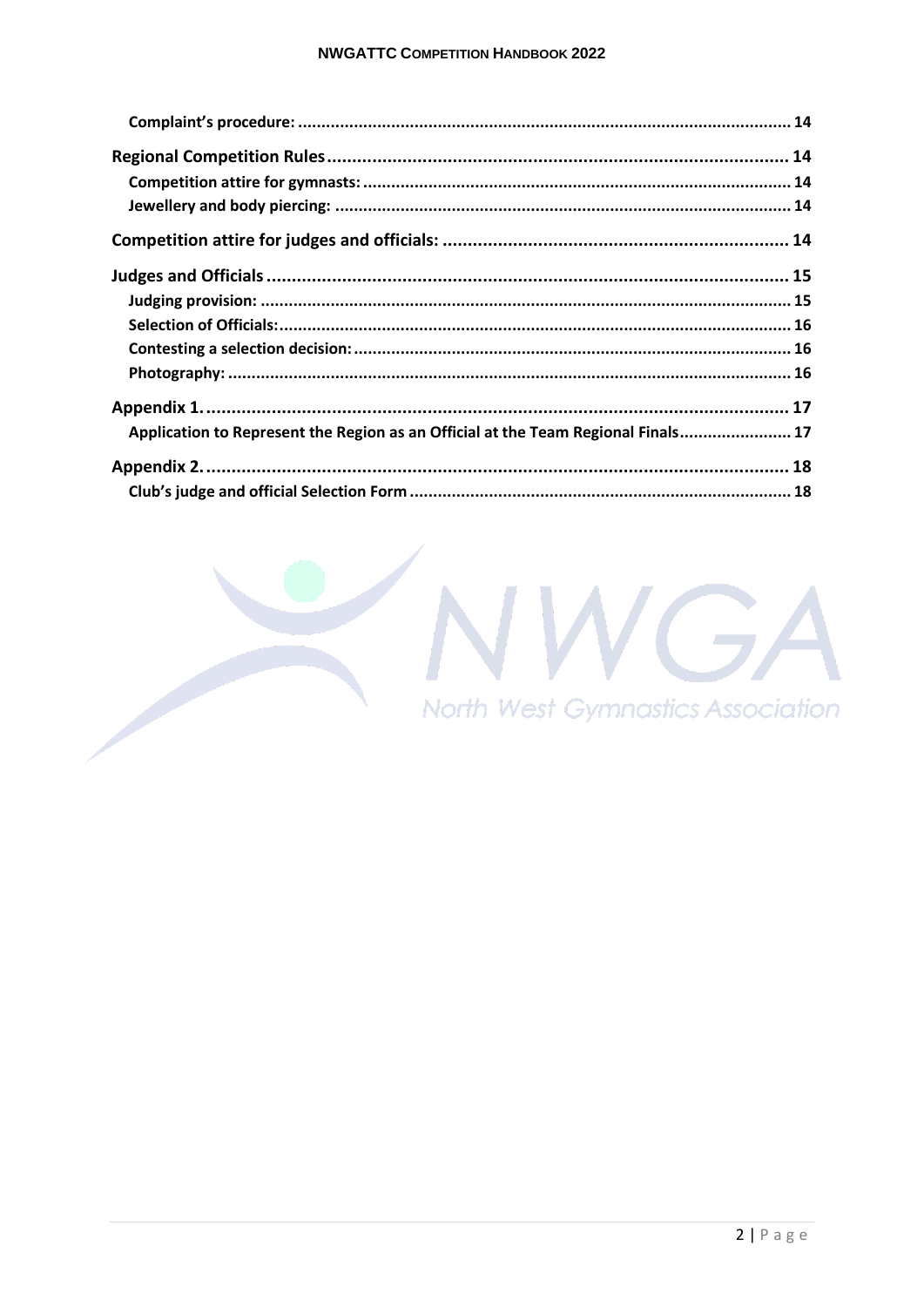### <span id="page-3-0"></span>Version History

This booklet is an addendum to the rules. All existing competition rules not covered by this document remain in force until further notice. Please refer to the current British Gymnastics Code of Points for competition rules.

The NWGATTC reserves the right to make amendments to the handbook in light of changes enforced by British Gymnastics or for any other reason. Every effort will be made to communicate the changes at least 2 weeks before a regional event. Changes will be communicated through the NWGATTC website at www.nwga.org.uk, with the updated version made available to download.

All versions will be listed on this page, with reference to any amendments made.

| Version        | <b>Effective from</b>                    | <b>Amendments</b> |
|----------------|------------------------------------------|-------------------|
| $\mathbf 1$    | 1st December 2021                        | Version 1         |
| $\overline{2}$ | 2 <sup>nd</sup> January 2022             | Version 2         |
|                | <b>North West Gymnastics Association</b> |                   |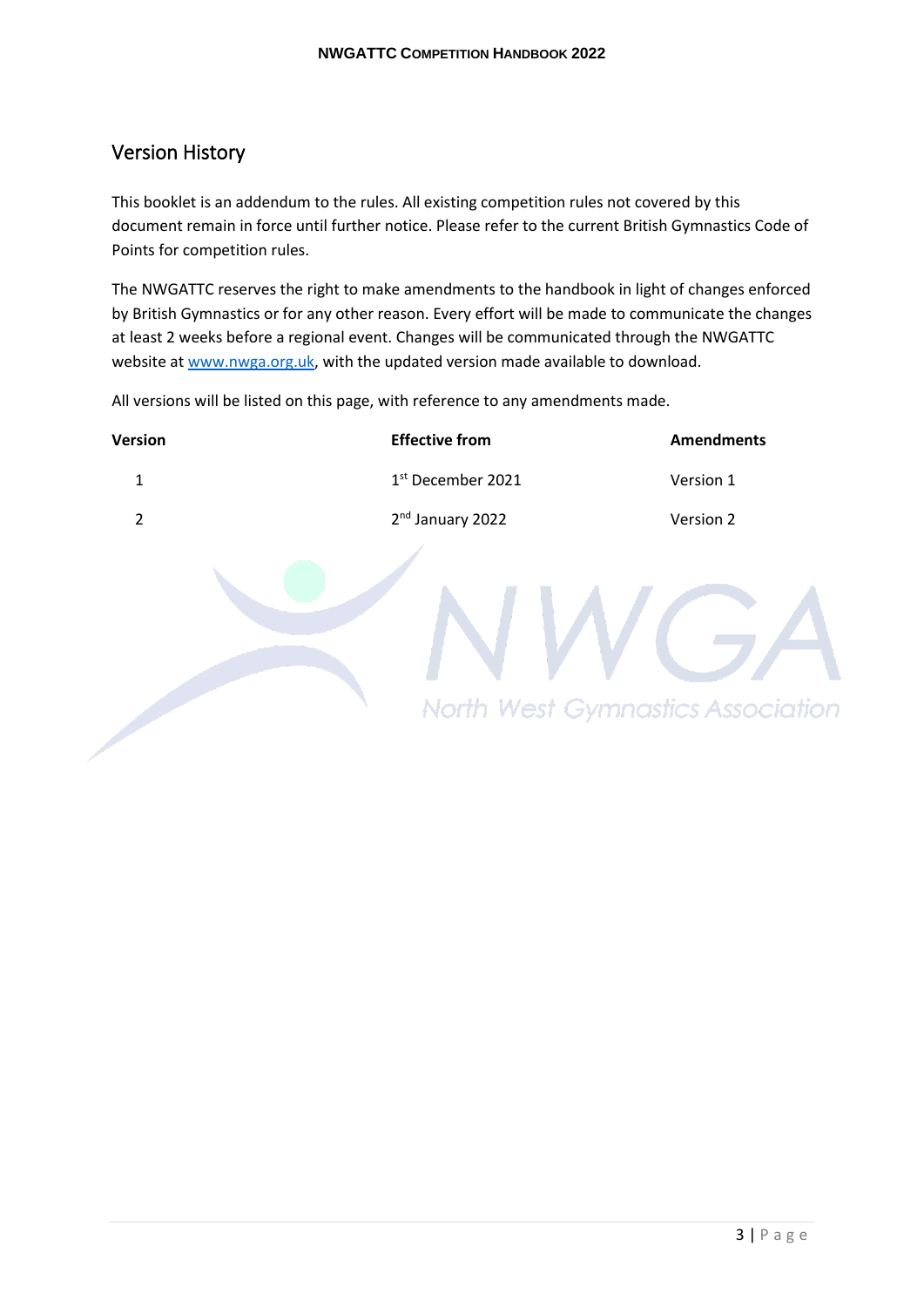## <span id="page-4-0"></span>Changes made to Document

- 1. Additions to the Tumbling Programme
- 2. Location of the 2022 Competitions added
- 3. Change of name, dates, and venue for Regional Final competition
- 4. Commu8nciation emails throughout the document

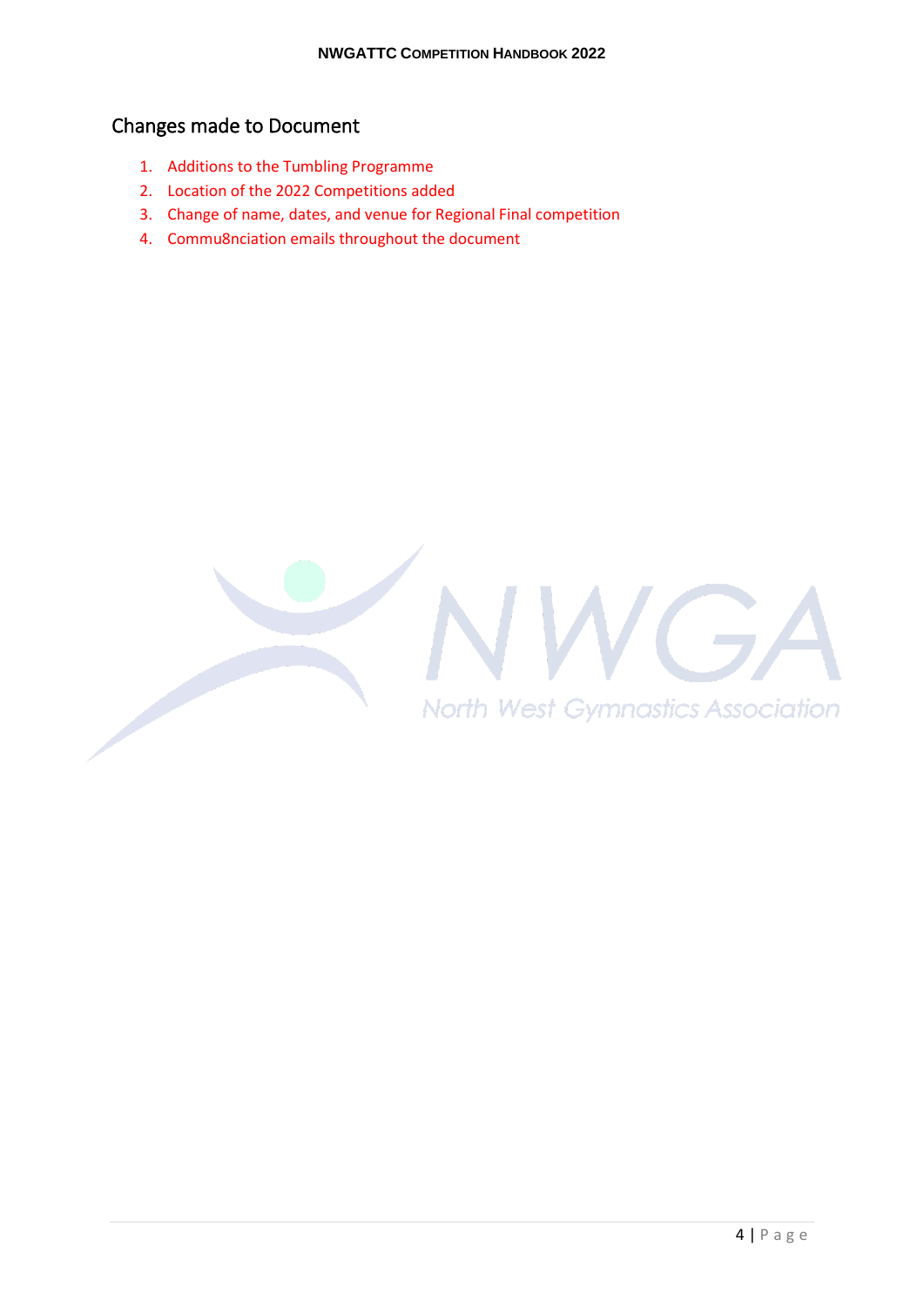### <span id="page-5-0"></span>Definition of Terms

**NWGA** means: Northwest Gymnastics Association

**NWGATTTC** means: Northwest Gymnastics Association Trampoline and Tumbling Technical Committee

**Event** means: any Regional or National competition and Championships

**Organiser(s)** means: the NWGATTTC Competition Organiser

**FIG** means: Federation International de Gymnastique.

**Code** means: Code of Points used for the competition, from which technical information and regulations are taken from BG code of points

**Championships** means: Northwest Closed Championships organised by the NWGATTTC

**Supervising Coach(es)** are those coaches submitted in the online/paper entry process and who are responsible for the gymnast(s) for the entire event. Any changes to the supervising coach(es) submitted on the Online/paper Entry System must be notified to the NWGATTTC coordinator, prior to the event and in exceptional circumstances if changes are required during the event, these must be notified to the Organisers.

**TRI** means Trampoline Individual.

**North West Gymnastics Association** 

**TRS** means Trampoline Synchronised.

**DMT** means Double Mini Trampoline.

**DIS** means Disability Trampoline.

**TUM** means Tumbling.

Where no specific point is addressed in the Regulations, the current FIG Rules apply. However, the Technical Committee and its appointed officials reserve the right to define any Regulation conflict as is deemed appropriate to ensure a fair and equitable competition.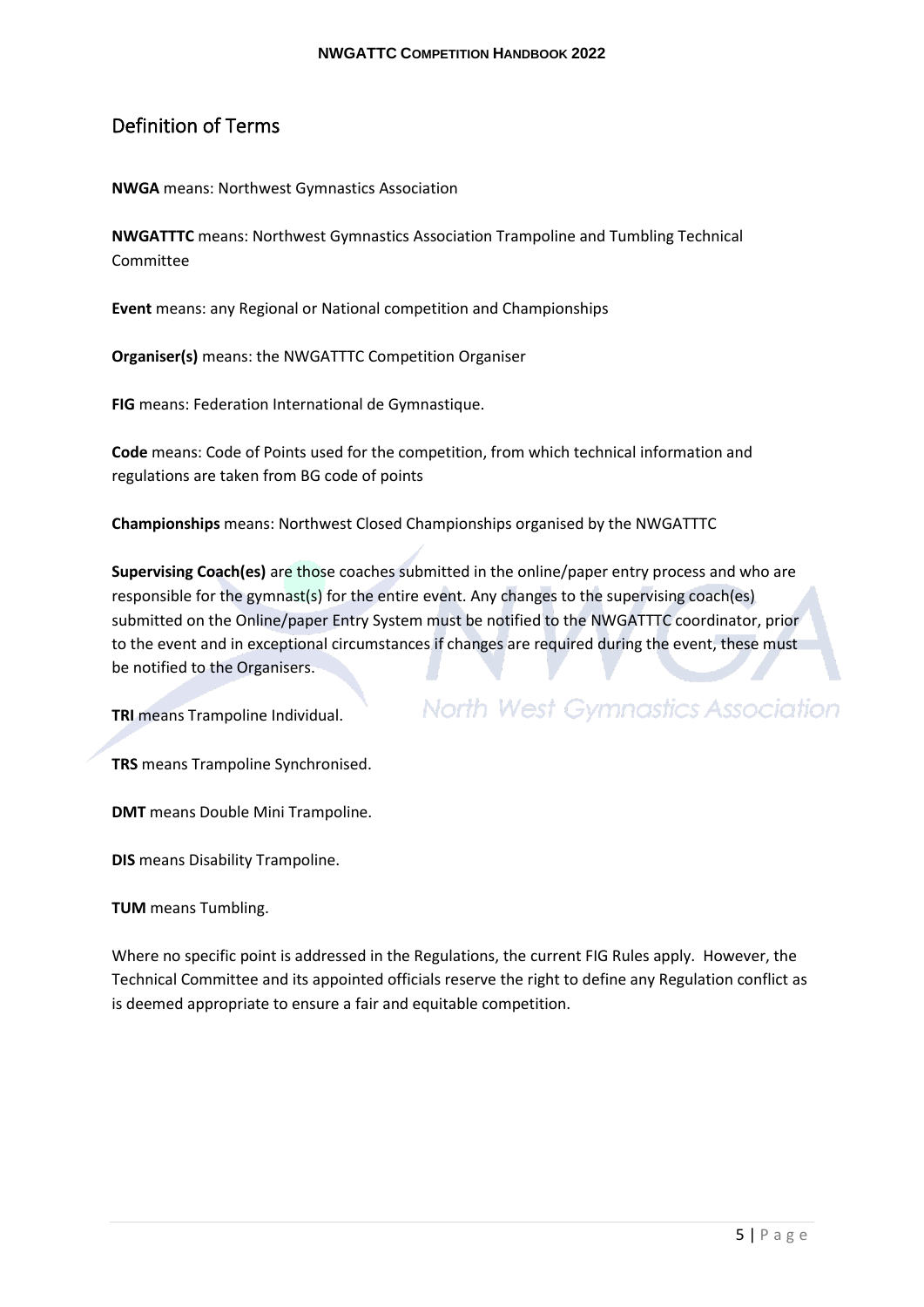## <span id="page-6-0"></span>Contact Information

#### <span id="page-6-1"></span>**NW Trampoline & Tumbling Technical Committee:**

Chairman: Stephen Wood Email: cityofsalfordtc@btconnect.com Secretary: Emma Spurling Email: nwttcsecretary@outlook.com Treasurer: Cathy Page Email: cath.page@phonecoop.coop Judging Co-ordinator (TRI, DMT): Lynzi Mullen Email: northwestjudging@outlook.com Judging Co-ordinator (TUM): (Vacant) Email Competition Organiser (TRI, DMT): Wendy Skelhorn Email: wendy.skelhorn@outlook.com AOR (TRI, DMT, TUM): Jay Schouler Email: Liverpool\_trampolining@hotmail.com North West Gymnastics Association Squad Development Officer (TRI): (Vacant) Email: Squad Development Officer (DMT): (Vacant) Email: Squad Development Officer (TUM) (Vacant) Email: Disability Development Officer (DIS) TBC Email: Regional Schools Officer TBC Email: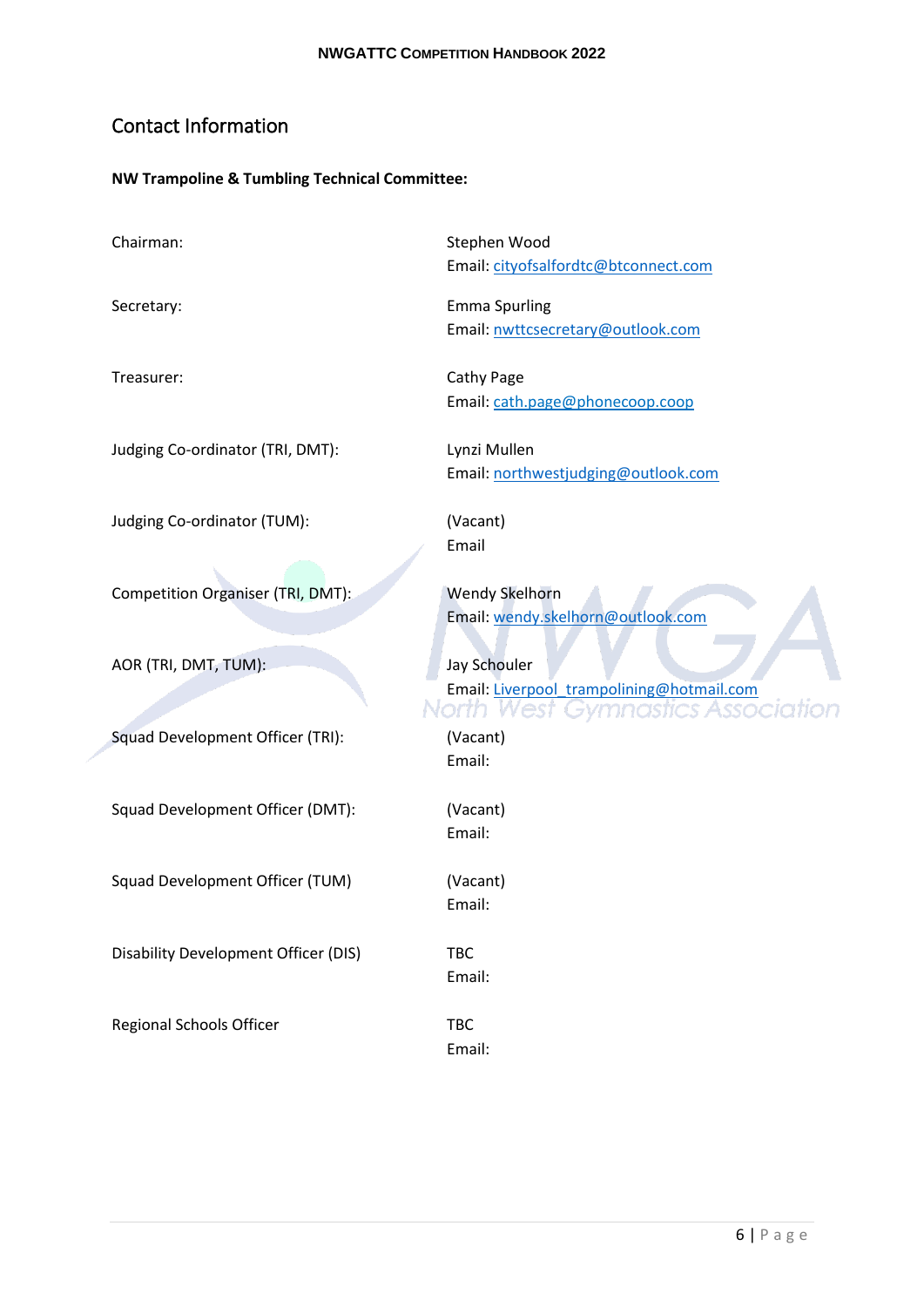## <span id="page-7-0"></span>Introduction

This booklet contains information for all Northwest Gymnastics Association Trampoline & Tumbling Technical Committee (NWGATTTC) competitions for 2022 season. Please feel free to copy this information for anyone who needs it but please ensure that you copy the entire document and not just individual pages. The organisers accept no responsibility for entries being late or sent to the wrong place due to lack of information being passed on. The NWGATTTC will adopt any changes to the National Competition Structure as required, and so updates of this document will be circulated as necessary.

## <span id="page-7-1"></span>Competition dates:

| <b>Date</b>                               | <b>Event</b>                                   | <b>Entry Opening</b><br><b>Date</b> | <b>Entry Closing</b><br><b>Date</b> | Other info         |
|-------------------------------------------|------------------------------------------------|-------------------------------------|-------------------------------------|--------------------|
| 5 <sup>th</sup> February                  | <b>Regional Challenge</b>                      | 13 <sup>th</sup> December           | Noon 14th                           | TRI, DMT, DIS      |
| 2022                                      | Cup Qualifier No 1                             | 2021                                | January 2022                        |                    |
| 6 <sup>th</sup> February                  | <b>Schools Zonal</b>                           | See Schools                         | See Schools                         | TRI, DIS           |
| 2022                                      | Competition                                    | Documentation                       | Documentation                       |                    |
| 19th & 20th                               | <b>Regional Challenge</b>                      | 7 <sup>th</sup> January             | Noon 18 <sup>th</sup>               | TRI, DMT, DIS, TUM |
| <b>March 2022</b>                         | <b>Cup Qualifier No 2</b>                      | 2022                                | February 2022                       |                    |
| $14^{th}$ & $15^{th}$ May                 | <b>Regional Challenge</b>                      | 25 <sup>th</sup> March              | 15 <sup>th</sup> April 2022         | TRI, DMT, DIS, TUM |
| 2022                                      | Cup Qualifier No 3                             | 2022                                |                                     |                    |
|                                           | Trampoline and                                 |                                     |                                     |                    |
| $2nd - 3rd$                               | <b>Tumbling Inter</b>                          | 10 <sup>th</sup> June 2022          | 22 <sup>nd</sup> July 2022          | TRI, DMT, DIS &    |
| September 2022                            | <b>Regional Challenge</b><br><b>Cup Finals</b> |                                     |                                     | <b>TUM</b>         |
| 8 <sup>th</sup> & 9 <sup>th</sup> October | <b>Northwest Closed</b>                        | $12th$ August                       | Noon 16 <sup>th</sup>               | TRI, DMT, DIS &    |
| 2022 **                                   | Championships 2022                             | 2022                                | September 2022                      | <b>TUM</b>         |
| 4 <sup>th</sup> December                  | <b>Regional Schools</b>                        | See BSGA                            | See BSGA                            | TRI, DMT, DIS,     |
| 2022 ***                                  | Qualifier (2022)                               | Handbook                            | Handbook                            | <b>Tariff</b>      |

\*\* See separate handbook for this event.

\*\*\* This is run by BSGA they issue handbook and entry notifications separate to this handbook.

The region will hold three events as part of the challenge Cup Series, the gymnasts will be ranked as per BG Competition structure document found at the BG website. Events will be run in individual trampolining (TRI), double-mini trampolining (DMT), Disability Trampoline and Tumbling. Levels 1-4 in accordance with the British Gymnastics Regional Challenge Cup Series. The Region will run two other competitions in 2022, these are The Northwest Closed Championships and Regional Schools competition.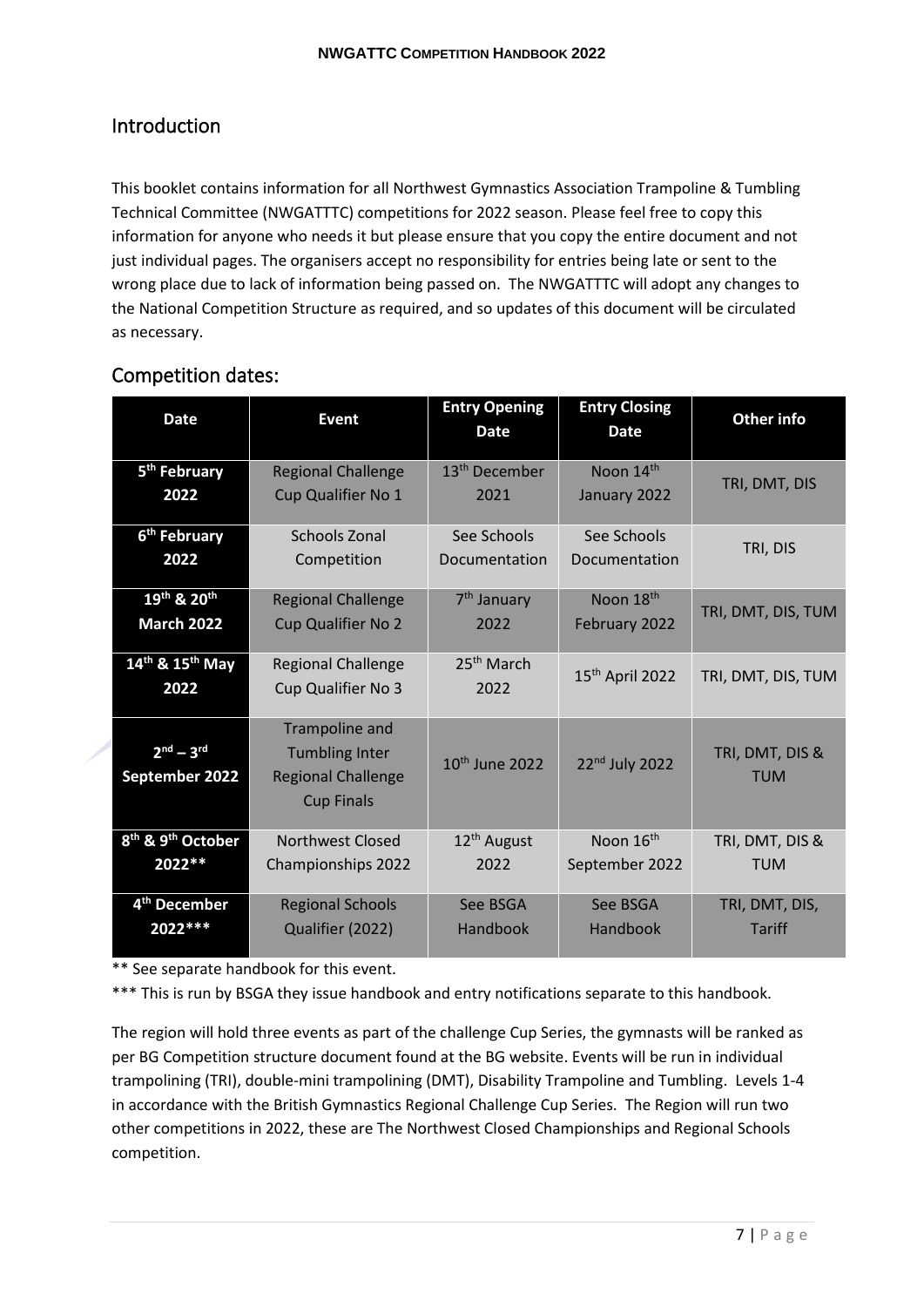### <span id="page-8-0"></span>Venue

### **Salford Gymnastic Centre Camp Street Salford M7 1ZT**

### **Telephone Number: 0161 792 5969 Email address: cityofsalfordtc@btconnect.com**

### <span id="page-8-1"></span>Membership

- All gymnasts and clubs, who wish to compete within the Regional Competition Series, must be affiliated with the Northwest. **You must be an affiliated member before you complete the entry form for the competitions**
- It is a requirement of entry into any NWGATTTC competition that every member entered (coaches, judges, and gymnasts) have paid their membership of British Gymnastics. Gymnasts **MUST** be a Silver Level Membership. Coaches and officials must be at the appropriate level of membership bronze or gold dependant on qualifications.
- Coaches must hold a valid DBS (Disclosure and Barring Service) with British Gymnastics, as well as have attended safeguarding training, Coaches maybe asked to prove they have these before being allowed onto the floor.
- All participating Gymnasts **must have Silver Membership** if they wish to attend The Regional Challenge Cup Championships.
- It is essential that coaches who are in control of the gymnasts are qualified to supervise the performance of the skills of their gymnasts. The onus is on the coach to ensure that gymnasts under their control meet all necessary BG membership requirements.
- NWGATTC reserves the right to check that these rules have been adhered to. Anyone found not to have complied with the membership and qualification rules mentioned above will be asked to leave the competition floor and the matter will be referred to the NWGATTTC for further investigation.

#### <span id="page-8-2"></span>**Coach Requirements:**

https://www.british-gymnastics.org/technical-information/competitionhandbooks/trampoline/12339-lead-coach-guidance-2021-2022-7/file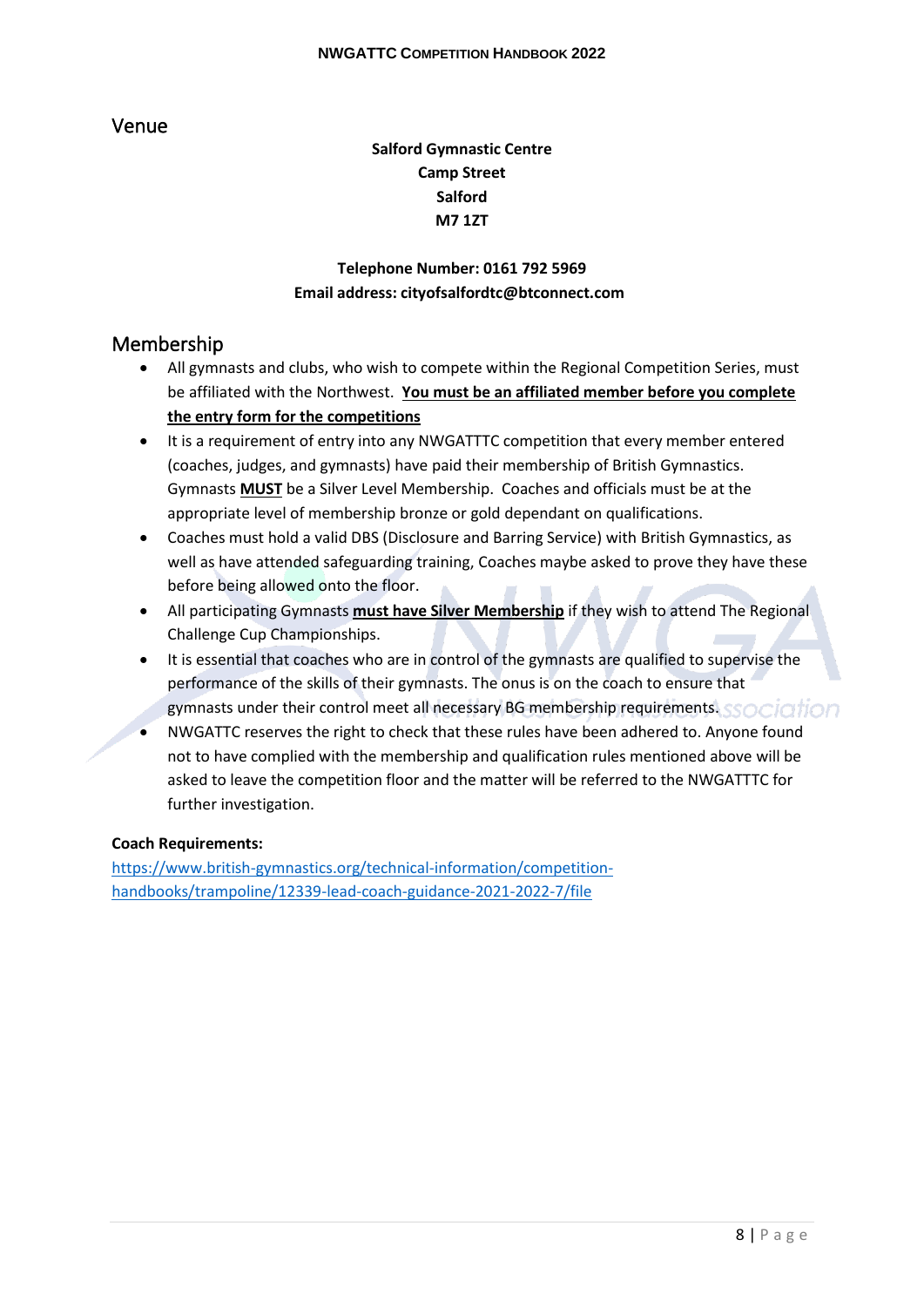## <span id="page-9-0"></span>Regional Competition Entries

#### <span id="page-9-1"></span>**Entries:**

- Entries must be made via the distributed Excel spreadsheet. This will be sent out to all clubs that have agreed to be contacted via the Northwest Clubs distribution list. The completed Spreadsheets must be returned to wendy.skelhorn@outlook.com before the closing dates.
- Performers may change their level of competition between each of the qualifier. Any scores previously secured will not count towards qualification if they choose to change levels.
- It is the responsibility of the Club to ensure that their gymnasts are entered into the correct competition level. By completing the entry form, the club accepts this responsibility.
- After the closing date, **NO Gymnast will be allowed to change their competition level.** As above it is very important that the clubs make sure that the entry is correct before submission.
- Please note that the competition organisers are unpaid volunteers. Whilst the competition organiser is happy to answer any queries regarding a club's entry, the answer to most questions will be found in this handbook so please check first. Note: there are no 'office hours and the organisers may not always be able to respond to a query immediately.

#### <span id="page-9-2"></span>**Entry fees:**

- The entry fees for Regional Challenge Cup Qualification Series Competitions in 2022 are as follows:
	- ➢ **First discipline:** £20.00
	- ➢ **Second discipline:** £10.00
	- ➢ **Third discipline:** £10.00

### North West Gymnastics Association

- Payment should be made by bank transfer; monies must be transferred on or before the closing date. Use the NWGATTTC account details found on the competition entry form using your clubs name as the reference. No cheques or cash will be accepted.
- There will be no refunds after the closing date.

#### <span id="page-9-3"></span>**Sanctions**

Funds must be received within 24 hours of the closing date of the competition. In the event this does not happen the following will take place:

- If payment has not been received within the time frame above, the club will be given a £100 fine which must be paid with the entry fee in total within 7 days of the notification of the fine.
- If cleared funds including penalty payments are not received within 7 days of the notification, the club will be ineligible for the competition and all future competitions.
- The club will remain ineligible for all future competitions and all NWGATTTC events until cleared funds for all outstanding fees, including penalty charges, are received.
- Any club refusing to pay the outstanding entry fees will be reported to Northwest Gymnastics Association (NWGA) and British Gymnastics as defaulting payment.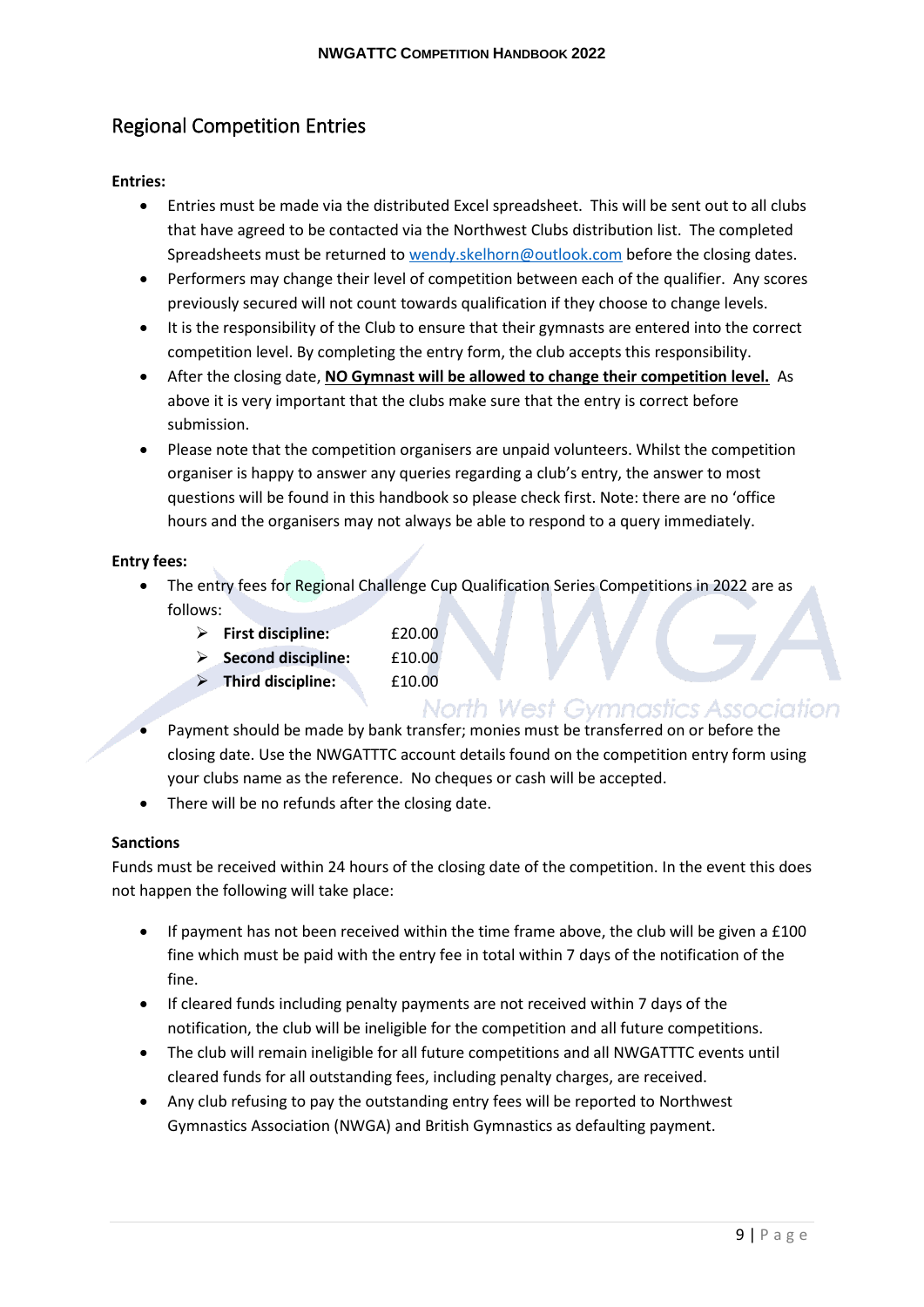#### <span id="page-10-0"></span>**Results:**

• The results from all NWGATTTC competitions will be distributed by email to all clubs who have registered with the NWGATTTC mailing list. Results will also, where possible, be posted on the NWGATTTC website at www.nwga.org.uk.

#### <span id="page-10-1"></span>**Regional Challenge Cup Series:**

- It is the responsibility of the clubs and coaches to select the appropriate entry level of competition for gymnasts.
- Gymnasts will be ranked from all three qualification events with their highest two exercise scores from one event counting. If the Gymnasts fails to hit the minimum DD where one exists, then the score will not be counted. If the gymnasts fails, to complete the routine required then the scores will not count.
- 'Gymnasts may change levels during the RCC series, enabling gymnasts to try one ormore levels (at different competitions). If a gymnast chooses to change levels, then any previous scores will be deleted and will not count towards a place at the Regional Challenge Cup Finals in Sheffield.

#### <span id="page-10-2"></span>**Range and Conditioning:**

Range and Conditioning is compulsory for the gymnast to be able eligible to enter the Regional Challenge Cup Finals. The top 5 from each age group, in each level, in each discipline will be required to complete Range and conditioning, which will take place on the day of the competition. The pass mark is required to qualify to the Regional Challenge Cup Finals in Sheffield.

The committee holds the right to change or add extra dates if it sees the necessity to do so.

### <span id="page-10-3"></span>School's competition

The school's competition is under the direction of the British Schools Gymnastic Association (BSGA). The 2022 competition season, the Northwest Regional round is organised by the Northwest Regional Schools Competition Organiser and supported by the NWGATTC. Please refer to www.bsga.org for more details.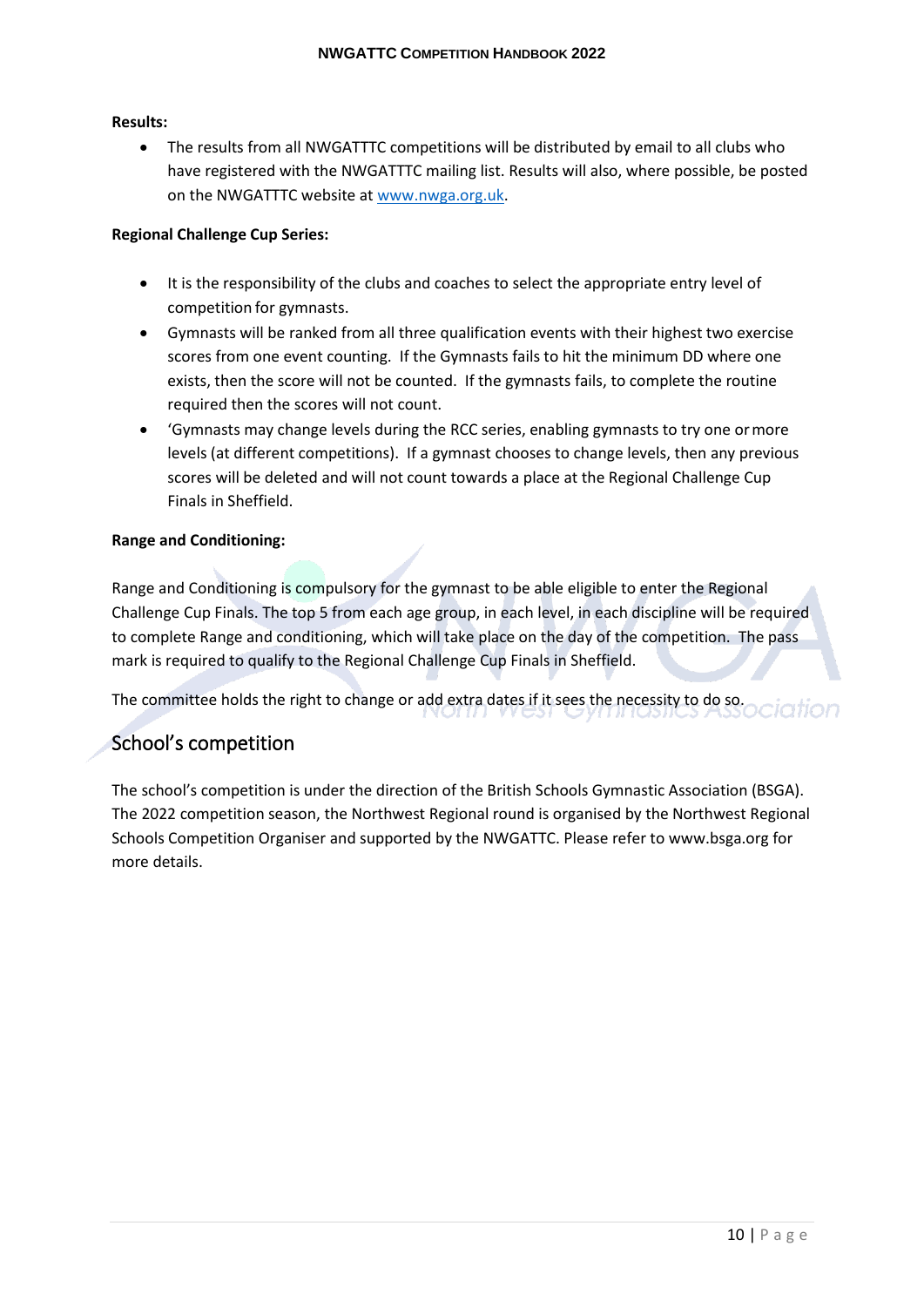### <span id="page-11-0"></span>Regional Competition Structure and Routine Information

Please see the link's below to BG's website where you can download all the details and Routines required for taking part in the pathway.

#### <span id="page-11-1"></span>**Trampoline:**

https://www.british-gymnastics.org/technical-information/competition-handbooks/trampoline/12052 tra-regional-challenge-cup-series-final-2022-updated-08-06-2021/file

#### <span id="page-11-2"></span>**Trampoline Club Competition:**

https://www.british-gymnastics.org/technical-information/competitionhandbooks/trampoline/12016-tra-club-cup-series-championships-final-16-05-2021-pdf/file

#### <span id="page-11-3"></span>**Disability Trampoline:**

https://www.british-gymnastics.org/technical-information/competitionhandbooks/trampoline/12061-dis-tra-technical-requirements-2022-pdf/file

#### <span id="page-11-4"></span>**Double Mini Trampoline:**

https://www.british-gymnastics.org/technical-information/competition-handbooks/trampoline/12012 dmt-regional-competition-structure-2022-v1-1-pdf/file

#### <span id="page-11-5"></span>**Double Mini Trampoline Club Competition:**

https://www.british-gymnastics.org/technical-information/competition-handbooks/trampoline/12011 dmt-club-cup-series-final-16-05-2021-pdf/file

**North West Gymnastics Association** 

#### <span id="page-11-6"></span>**Disability Double Mini Trampoline:**

**https://www.british-gymnastics.org/technical-information/competitionhandbooks/trampoline/12062-dis-dmt-technical-requirements-2022-pdf/file**

#### <span id="page-11-7"></span>**Tumbling:**

https://www.british-gymnastics.org/technical-information/competitionhandbooks/tumbling/12022-tum-regional-series-final-16-05-2021/file

#### <span id="page-11-8"></span>**Tumbling Club Competition:**

https://www.british-gymnastics.org/technical-information/competitionhandbooks/tumbling/12021-tum-club-cup-series-final-16-05-2021/file

#### <span id="page-11-9"></span>**Tumbling Disabilities:**

https://www.british-gymnastics.org/technical-information/competitionhandbooks/tumbling/12063-dis-tum-technical-requirements-2022-pdf/file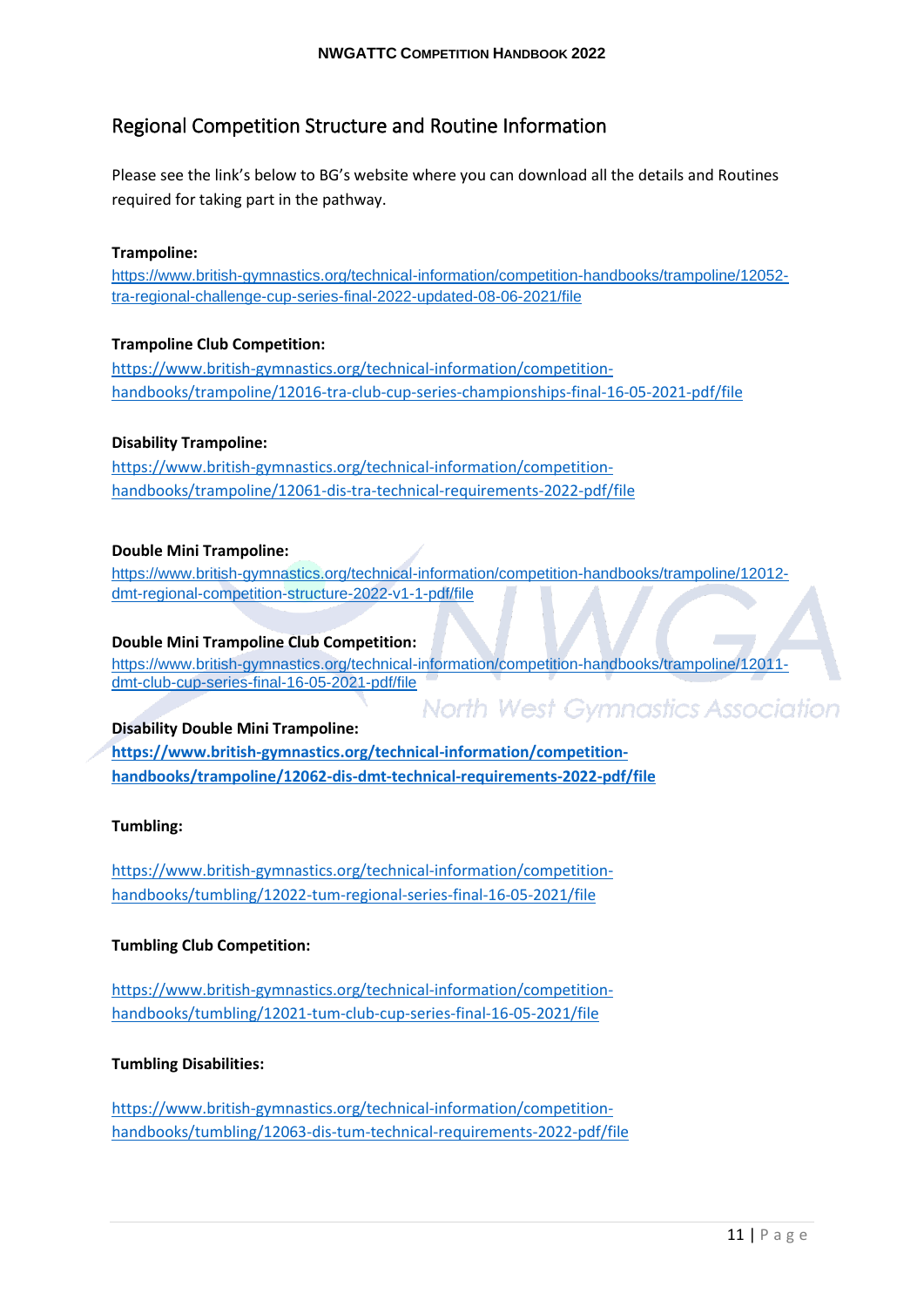### <span id="page-12-0"></span>Regional Competition Procedures

#### <span id="page-12-1"></span>**Warmups:**

- For individual and synchronised trampolining there will be an allotted time for a general warm up or a minimum of 4 Warmups
- Gymnasts are expected to form an orderly queue for warmups
- Gymnasts should warm up both their routines within the time allotted
- A separate one touch warm up will be taken before the first compulsory routine
- There will be no further warmup before the second routine.
- Where required, there will be one further warm-up for final routines, and a two touch will be allotted if there is more than one flight in the preliminary rounds.
- For DMT levels  $1 4$  there will be a general warm up of an allotted time. The competitors will then receive a one-touch warm up before completing the first 2 passes, there will be a further two-touch before completing the second two passes.
- Tumblers will receive a specific warmup time before competing all required passes

#### <span id="page-12-2"></span>**Competition Equipment:**

• Each Panel will be equipped with Eurotramp Ultimate 4x4 or 4x4 Premium Trampolines. Double Mini Trampoline will be the Eurotramp Ultimate 6x6. The Tumble Track is a GymNova carbon fibre rob track.

#### <span id="page-12-3"></span>**Rules:**

• All rules for NWGATTTC competitions will be taken from the current British Gymnastics Code of Points for Trampoline, DMT and Tumbling. Any local rule changes will be stipulated with the entry information for that competition. **West Gymnastics Association** 

#### <span id="page-12-4"></span>**Coach / performer qualification:**

- On arrival at the competition, the lead coach should check in their club at the check in desk where they can inform the competition organisers of any withdrawals
- Coaches signing in competitors must be qualified in the relevant discipline TRI, DMT, DIS & TUM. A gymnast who is a qualified coach may not sign themselves in.
- All gymnasts must be under the supervision of a suitably qualified coach who is a full member of British Gymnastics. Persons not designated as officials and non-BG members are not allowed on the field of play. The field of play is the area beyond the floor barriers.
- Gymnasts are only allowed to perform those moves that lie within the syllabus of the coaching level of the coach who has signed to take responsibility for that club. The coach must be on the field of play whilst the gymnasts are competing. The field of play is taken to mean the competition area. **NOT** the audience section in the same hall.
- Failure to have a suitably qualified coach present on the field of play, would mean that none of a club's gymnasts will be allowed to warm up or compete. Unless a suitably adequately qualified coach has been found and agrees to supervise, gymnasts may not participate.
- Failure to have an adequately qualified coach present may mean gymnasts will have to withdraw.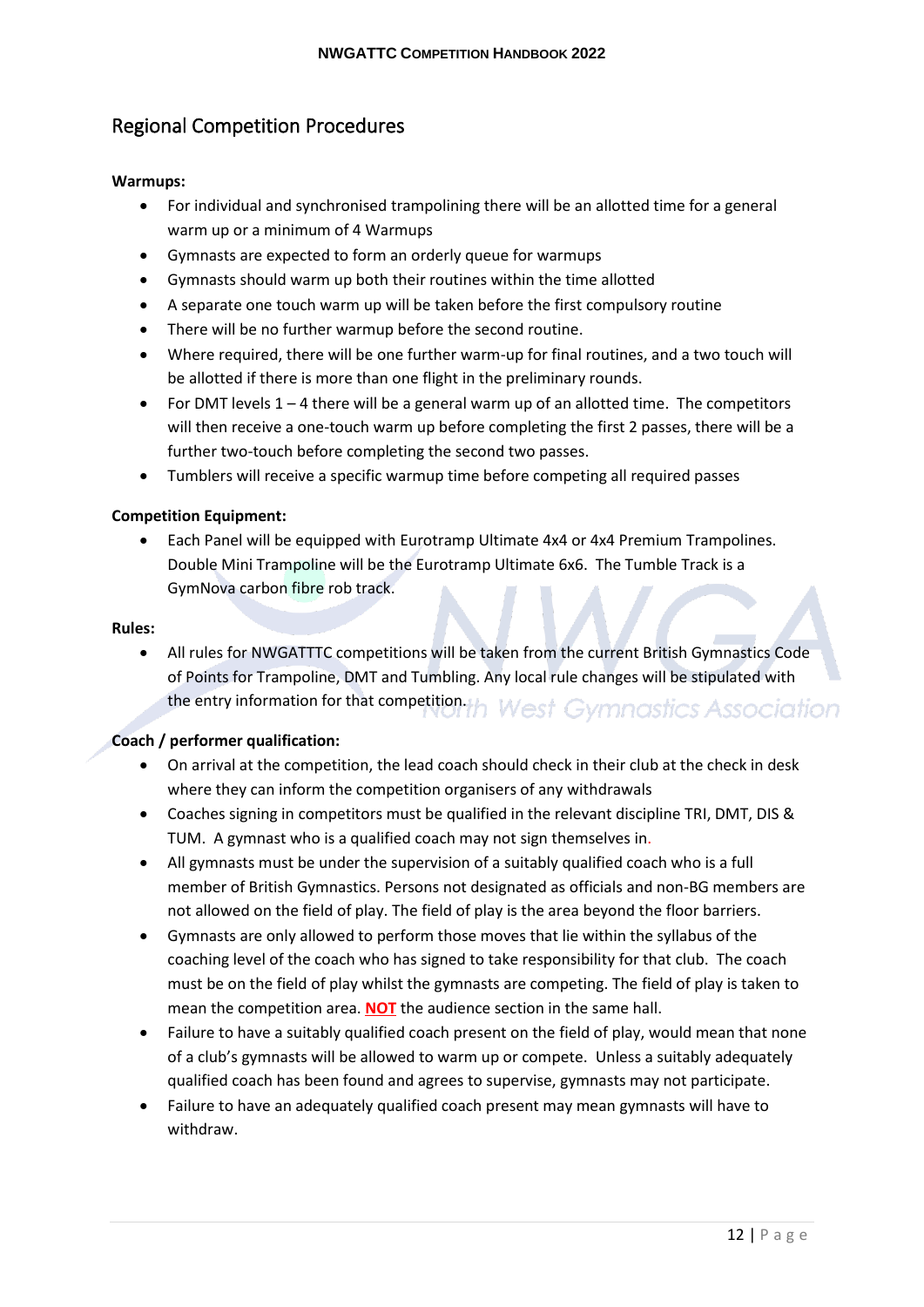#### <span id="page-13-0"></span>**Difficulty cards:**

- Difficulty cards **are required** at all levels for TRI.
- Difficulty cards **are required** for all levels for DMT.
- Difficulty cards **are required** for level 4 of TUM.
- Difficulty cards should be fully completed in FIG notation, including difficulty marks where appropriate.
- Anyone who does not submit a difficulty card when required to do so will not be able to compete until a difficulty card has been submitted. It is a requirement for a suitably qualified coach to sign difficulty cards. Gymnasts cannot sign their own difficulty card even if they are a qualified coach.
- Required skills (where applicable) must be asterisked on the difficulty card or there will be a deduction of 0.2 from each missing asterisk in the relevant routine.
- All elements that require a difficulty mark should have this written on the sheet before the card can be accepted.

#### <span id="page-13-1"></span>**Tie-break rule:**

• All NWGATTTC competitions will follow the tie-break rules in BG appropriate handbooks, (links are above).

#### <span id="page-13-2"></span>**Team managers:**

- The team manager is responsible for the behaviour of his/her club members, coaches and parents. Any aggressive or abusive behaviour will not be tolerated from any member of a club, and may result in:
	- 1. The individual being dismissed from the event
	- 2. Withdrawal of all the associated club's gymnasts for that competition, without financial reimbursement
	- 3. A ban on the individual from future NWGATTTC events and / or a temporary suspension of club activities within the region
	- 4. A formal complaint submitted to NWGA and / or British Gymnastics, followed by a formal investigation
- Northwest Photographers may be present at NWGATTTC events and may publish images taken at the event. By entering the event there is acceptance that the child/participant may be photographed. The Club/Coach is advised that they should inform the entrant, parent, or guardian.
- It is the responsibility of all individuals who attend NWGATTTC competitions to ensure their belongings are always kept safe at the competition venue. The NWGATTTC will not accept any responsibility for loss or damage to property or persons. Team Managers are to ensure that all attendees are aware of this and to instruct their members accordingly.
- When submitting entries for a British Gymnastics event the onus is on the club, coaches, and team manager to ensure that the coaches attending to the gymnasts are qualified to the Assessment of the gymnasts' performance.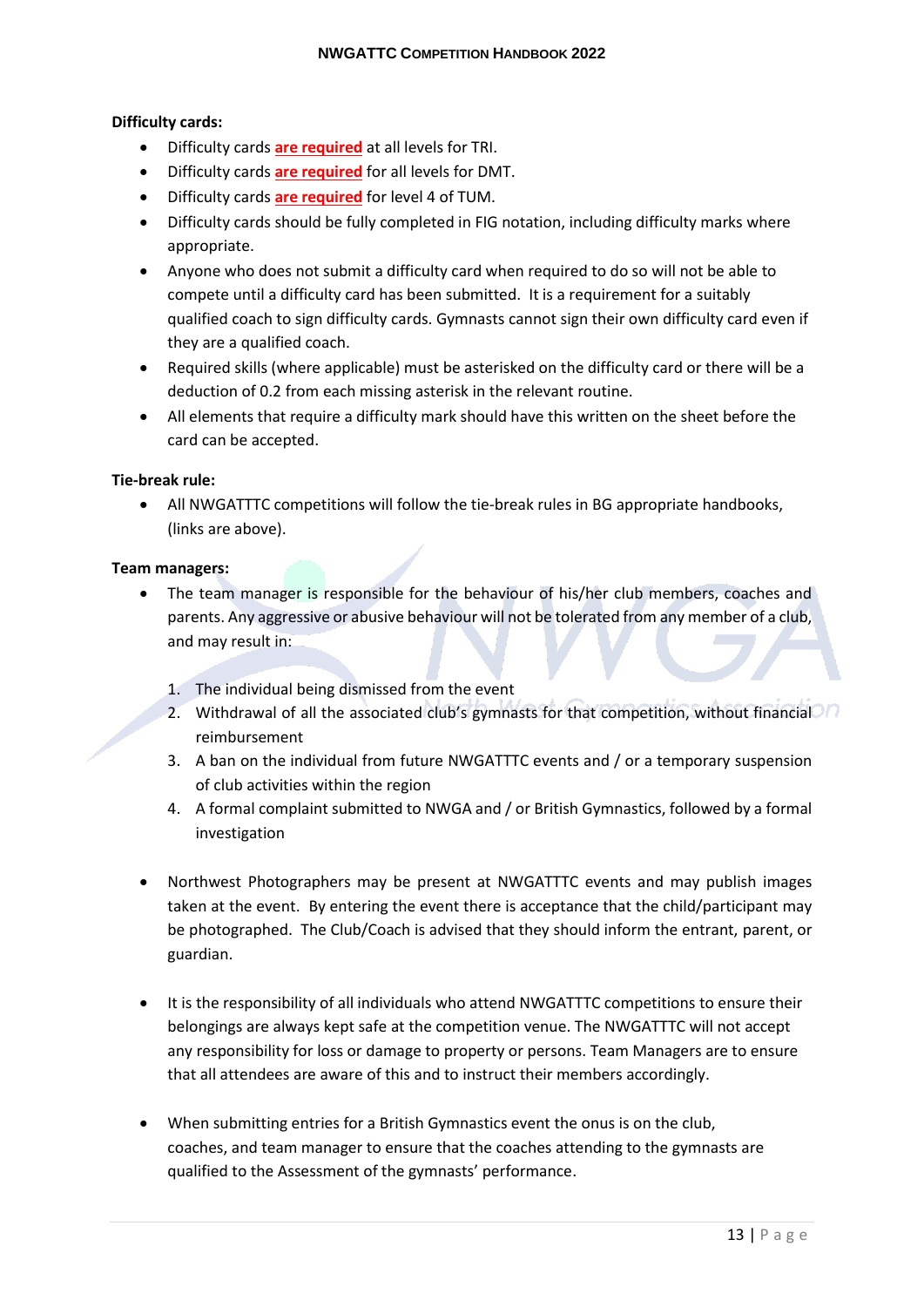#### <span id="page-14-0"></span>**Complaint's procedure:**

• If you have a complaint about any aspect of a competition it must be raised, in writing, through your club secretary as the Competitions Sub-Committee will not respond to complaints from gymnasts, coaches or parents. Please send the complaint to the Sub-Committee care of the Regional Competition Organiser. Complaints will be acknowledged within fourteen days of receipt.

### <span id="page-14-1"></span>Regional Competition Rules

#### <span id="page-14-2"></span>**Competition attire for gymnasts:**

- In all competitions the wearing of jewellery or watches is not permitted during the competition. Rings without gemstones may be worn if they are taped. Body piercings that cannot be removed must be taped. Bandages or support pieces must not be in colours and must be of a skin colour or white if they are around the ankles to match the foot covering.
- All attire rules can be found at the following link: https://www.british-gymnastics.org/docman/footer-menu-items/governancedocuments/11936-clothing-attire-at-events-policy-v1-0/file

#### <span id="page-14-3"></span>**Jewellery and body piercing:**

- Please see the policy at: https://www.british-gymnastics.org/documents/regions-and-homecountries/england/7828-bg-body-piercing-adornments-policy/file
- This applies to all gymnasts and coaches in training and in events at home and abroad. Failure to comply with the policy will prohibit the individual gymnasts on the grounds of reasonable safety and may render the individual's insurance invalid should an accident result directly from non-compliance with this policy.

## <span id="page-14-4"></span>Competition attire for judges and officials:

All judges, recorders and computer operators must wear BG uniform as below:

*Men:* Navy or dark coloured suit jacket / blazer / jumper, navy or dark coloured trousers (not track suit/jogging bottoms), white shirt (not T-shirt), black shoes suitable for a gymnasium floor. Judges are encouraged to wear a BG, NWGA, or dark, single colour tie to present the professional image that NWGA show at competitions.

*Ladies:* Navy or dark coloured blazer and/or jumper, navy or dark coloured skirt or trousers (not track suit/jogging bottoms), white blouse, black shoes suitable for a gymnasium floor.

If it is cold in the centre and you need to wear a coat or warm jacket, please try to ensure it is a dark colour.

**Marshals:** warm-up marshals and spotters should wear track suit or similar and trainers.

Failure to arrive in the correct attire may result in being stopped from judging and club will receive a fine of £50 payable before the next entry will be allowed.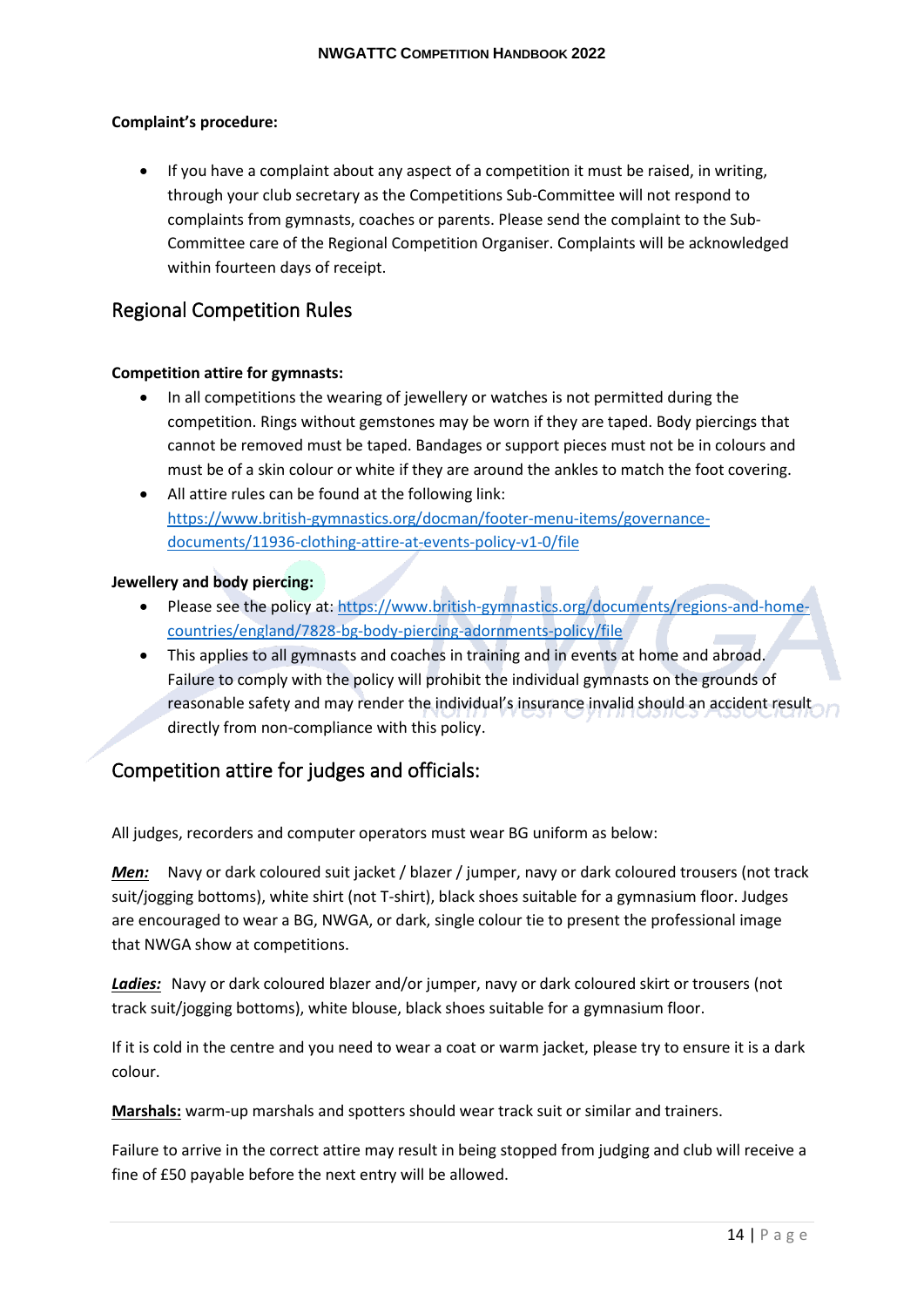## <span id="page-15-0"></span>Judges and Officials

#### <span id="page-15-1"></span>**Judging provision:**

- Please note that the requirements for supplying officials for NWGATTTC competitions differ from national requirements.
- The NWGATTTC requires any club entering these competitions to provide officials for the full duration of the event. The minimum requirements are stated on each entry form. Clubs may offer extra officials if desired.
- The requirement for officials for DMT and synchronised trampolining differs from individual. Please see the relevant entry forms for details. Judges offered for DMT should be qualified in that discipline.
- All nominated officials must be members of British Gymnastics. Membership numbers must be quoted.
- Nominated officials should not be registered as gymnasts, as it is difficult to schedule the timetable to accommodate these people. Any gymnasts who would like to officiate whilst they are not competing should be nominated as extra officials and they will be used if possible. Alternatively, they may replace one of their club's chosen judges for half a day (with the approval of the Judging Secretary).
- New clubs without suitably qualified officials will be allowed to enter 2 events without supplying qualified officials at the discretion of the committee. It is the club's responsibility to source suitable judge courses, you can find out more about these by emailing the judge co-ordinator at: northwestjudging@outlook.com The NWGATTTC cannot guarantee to have a suitable course at any given time, so candidates may need to look outside the region for courses. New clubs must, however, supply the correct number of unqualified people to North West Gymnastics Association match their entry as above.
- In the case of an official not showing on the day without justification or a replacement of equal and approved calibre being offered, the club will be required to pay a fine of £50 or find a replacement for each missing official. No further entries would be accepted from that club until the surcharge has been paid. The committee reserves the right to withdraw any club from the competition that does not supply their nominated official(s) on the day.
- Unqualified officials can be expected to be used as competition marshals, manual recorders or lunch assistants but please note that all officials may be used in any capacity and must appear correctly dressed. If an unqualified official is selected, it is the team manager's responsibility to ensure that the person is competent of performing the required duty. On the spot training at competitions is not an option. Failure to provide competent officials / judges will be viewed as failure to meet the competition requirements for officials / judges.
- Gymnasts listed after an empty 'official's name' box on the entry form will not be accepted. It is not acceptable for clubs to write 'A N Other' or another similar wording for an official. Please supply a name for each official that your club is required to nominate so that they can be used in an appropriate capacity.
- Clubs are notified of selected officials with their competition information. It is the responsibility of the club manager to relay this information to their selected officials.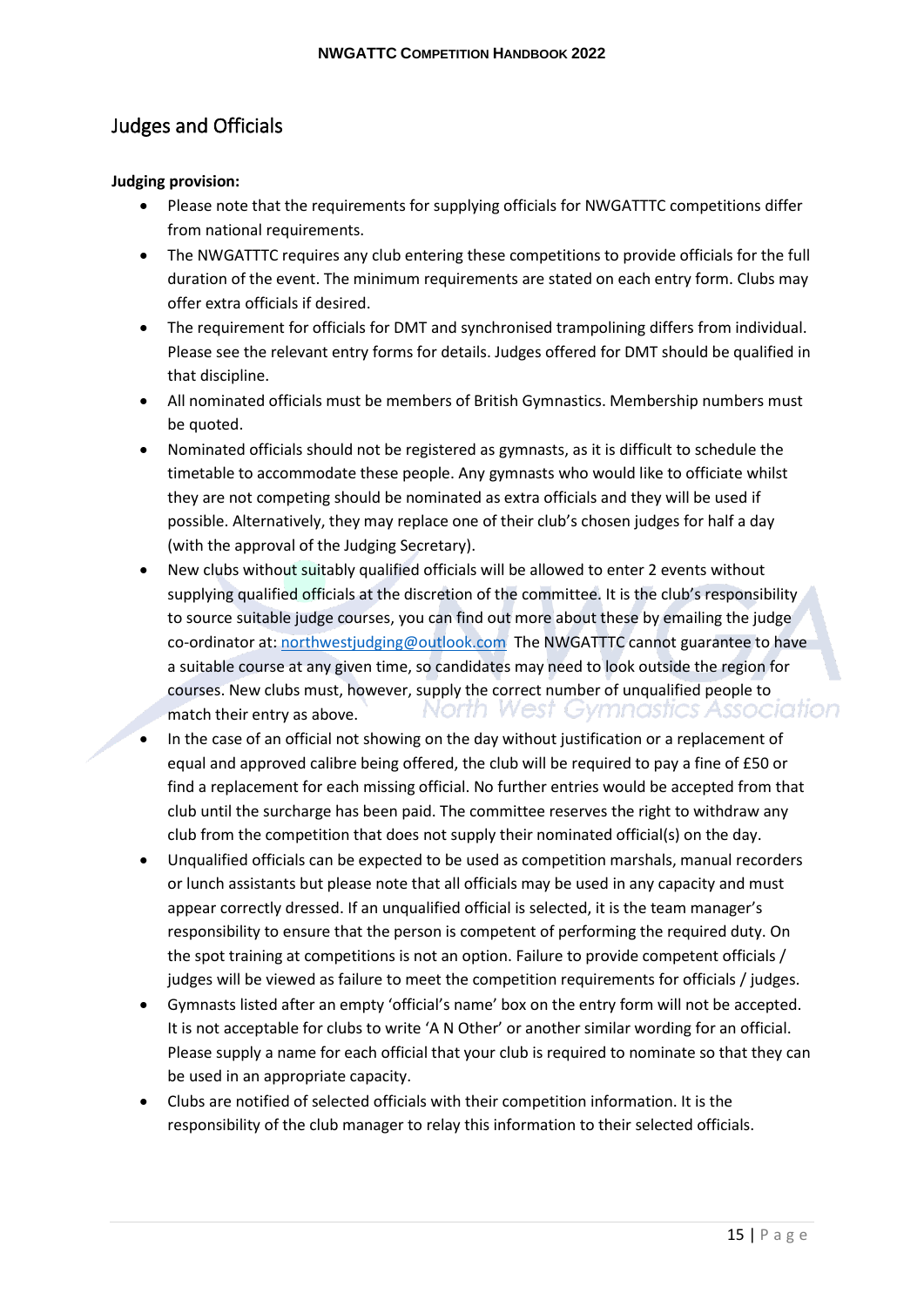- Reserve officials are expected to be at the competition, in the appropriate uniform, and report for duty at the required time. If the reserves are not required at the start of the event, they must be available to be called upon at any time during the competition day.
- To assist those who wish to gain experience at judging, clubs may request for any qualified judge to sit alongside a panel as a shadow judge (subject to availability of space). The shadow judge would be required to judge all routines and complete the judge attendance record sheet. The NWGATTTC would recognise this as a valid competition for those wishing to progress to the next judging qualification. A shadow judge's marks would be used in the case of a judge being absent from the panel.

#### <span id="page-16-0"></span>**Selection of Officials:**

To help the committee in selecting these volunteer members of the coaching team and judging team we would like you to refer to the attached document on **page 16.** This application form has been created for you to apply for a role on the: Trampoline and Tumbling Inter Regional Challenge Cup. Please note that applying does not guarantee you a place on the team. Applications will be examined by a selection committee of the Northwest Trampoline Technical committee. Applicants should show their experience, ability to organise and be able to committee to the training days as well as the competition weekend. Most importantly they should have the ability to work within a team environment, creating a happy productive environment for the gymnasts to thrive. Return application to: Salford TC @ The HUB, 50 Rigby Street, Higher Broughton, Salford, M7 4BQ or to nwttcsecretary@outlook.com by the 12<sup>th</sup> of April 2019.

#### <span id="page-16-1"></span>**Contesting a selection decision:**

North West Gymnastics Association Once a decision has been made by the selection panel it will be given to the committee for final approval. We will publish the final selection on the website after the selected team has been informed of their acceptance onto the team: www.nwga.org.uk. This will be published by no later than the 27<sup>th</sup> of May 2022. Contesting the selection will not be accepted, but if you would like to contact the committee you may do so at the following email address: nwttcsecretary@outlook.com

#### <span id="page-16-2"></span>**Photography:**

- It is no longer necessary for people to register their intention to take photos and/or videos. However, please see the BG policy at: https://www.british-gymnastics.org/documents/departments/membership/safeguardingcompliance/safeguarding-and-protecting-children/7769-safeguarding-children-safeenvironment-06-2016/file
- Only designated photographers are allowed to take photographs or videos on the field of play.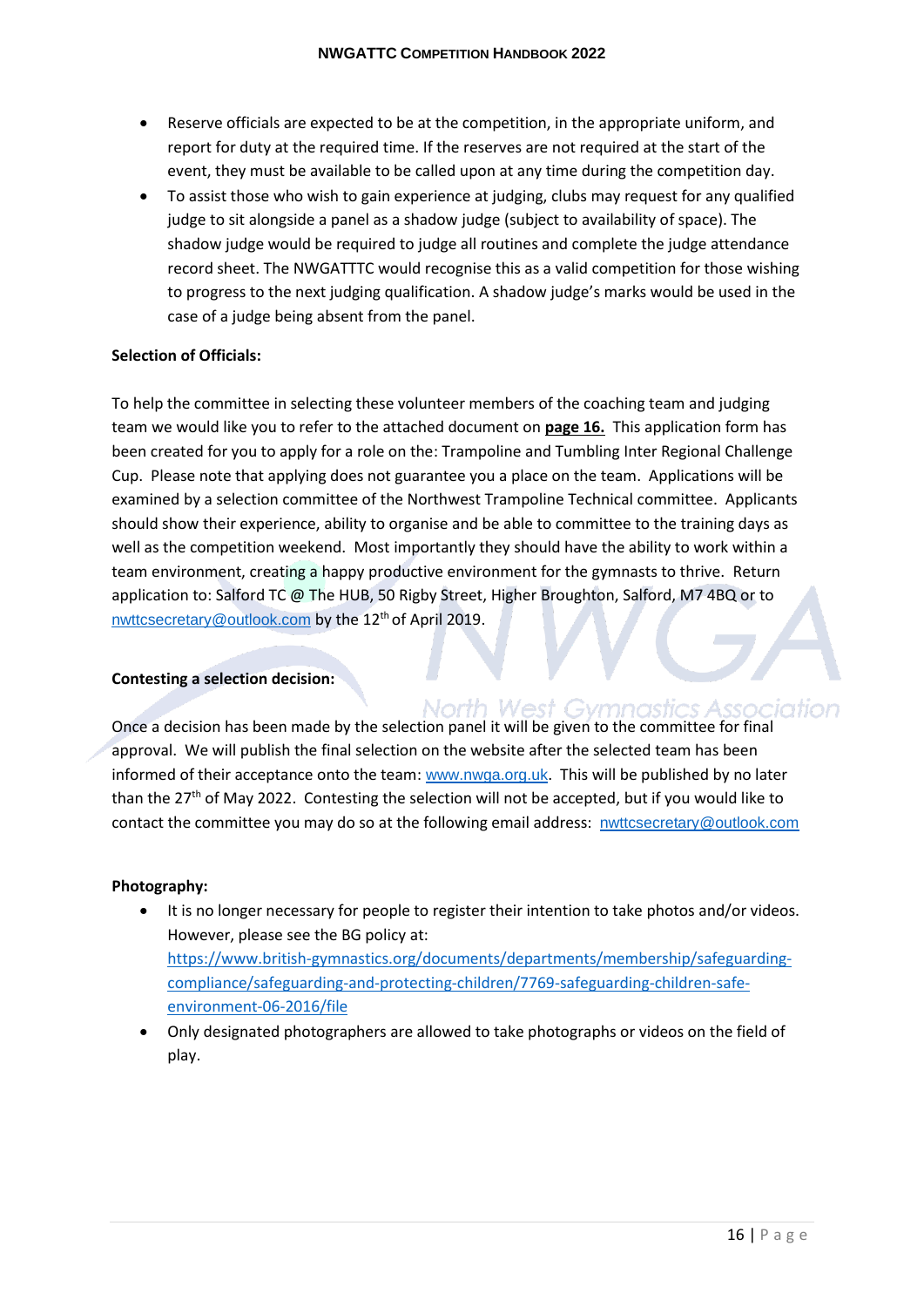# <span id="page-17-0"></span>Appendix 1.

### <span id="page-17-1"></span>**Application to Represent the Region as an Official at the Team Regional Finals**

|                                                     | BG Membership No: ____________________________Club BG No: ______________________ |
|-----------------------------------------------------|----------------------------------------------------------------------------------|
| Is your club North West Affiliated: Yes / No        |                                                                                  |
|                                                     |                                                                                  |
| Position applying for: Coaching Team / Judging Team |                                                                                  |
| Coaching / Judging Qualifications:                  |                                                                                  |
|                                                     |                                                                                  |
| Reason for applying for this role:                  |                                                                                  |
|                                                     | est Gymnastics Asso                                                              |
|                                                     |                                                                                  |
|                                                     |                                                                                  |
| What can you bring to the team?                     |                                                                                  |
|                                                     |                                                                                  |
|                                                     |                                                                                  |
|                                                     |                                                                                  |

Will you make yourself available to the two training camps: Yes / No

Signature: \_\_\_\_\_\_\_\_\_\_\_\_\_\_\_\_\_\_\_\_\_\_\_\_\_\_\_\_\_\_\_\_\_\_\_ . Date: \_\_\_\_\_\_\_\_\_\_\_\_\_\_\_\_\_\_\_\_\_\_\_\_\_\_\_\_\_\_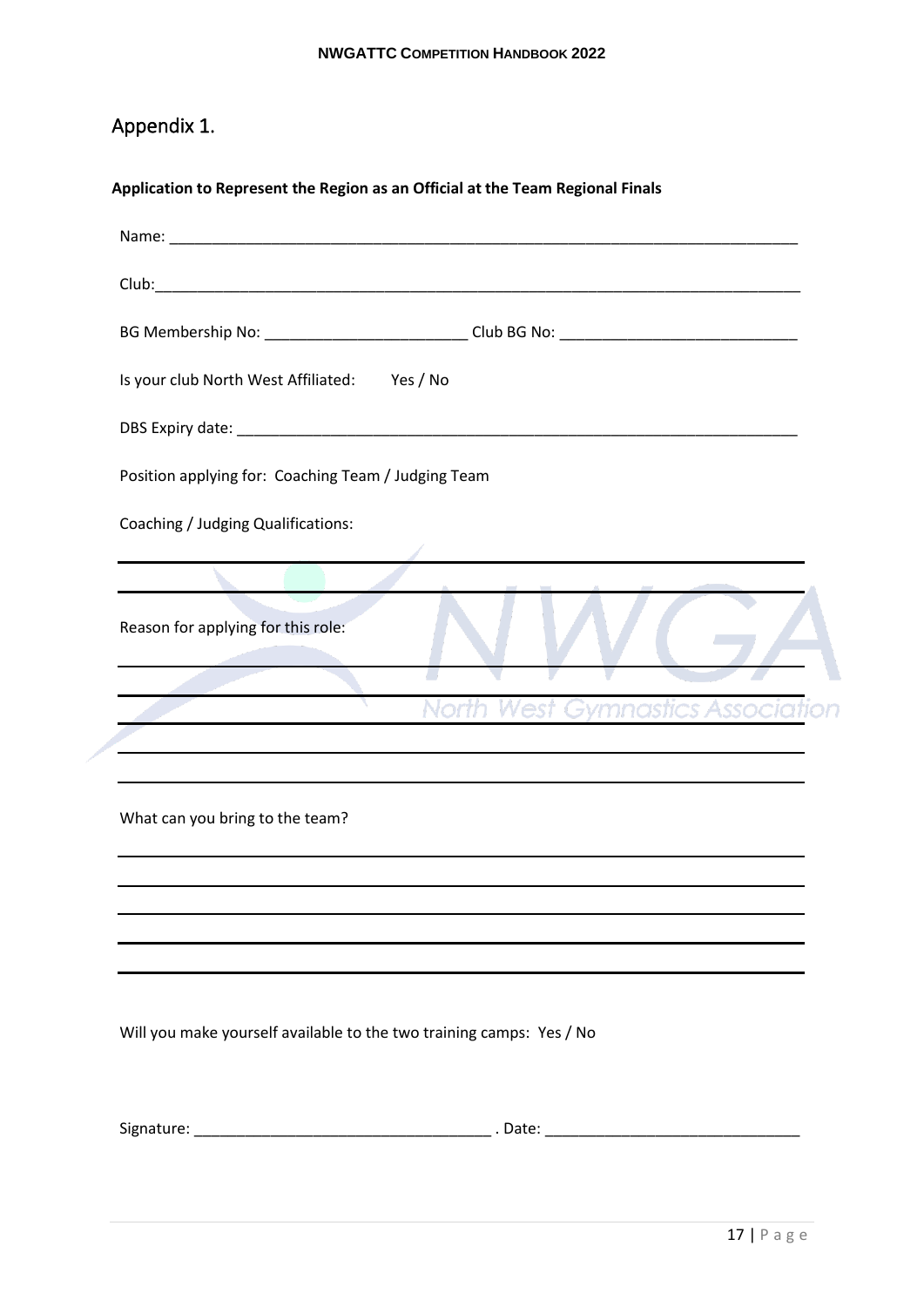### <span id="page-18-0"></span>Appendix 2.

#### <span id="page-18-1"></span>**Club's judge and official Selection Form**

To reduce the issue of having to have a quota of judges to competitors we would like all clubs to volunteer judges and officials to help run the competitions within the Region. We accept that within the Region we have varying sizes of clubs. We ask all clubs to supply either:

- 5 judges and 3 officials or
- 3 judges and 5 officials

It is the club's responsibility to make sure that the Judges are free on the date of the 3 Regional qualification events (dates found on page 5). If you need to change a selected judge or official, it is the club's responsibility to find a substitution and then inform the Region's Judge Coordinator 2 weeks before the closing date of the competition. Any club that does not comply with this requirement will be required to pay a fine of:

- £50 per judge
- £25 per official

This money will be used to pay for an independent judge to fill the remaining spaces.

| Club Name: New York 1989                                                                                        |            |
|-----------------------------------------------------------------------------------------------------------------|------------|
| 1. Judge Name: Manual Manual Manual Manual Manual Manual Manual Manual Manual Manual Manual Manual Manual Manua | BG Number: |
| Judge Qualification: __________________________Preferred Roll:<br>NOTIN West Gymnastics Association             |            |
|                                                                                                                 |            |
|                                                                                                                 |            |
|                                                                                                                 |            |
|                                                                                                                 |            |
|                                                                                                                 |            |
|                                                                                                                 |            |
|                                                                                                                 |            |